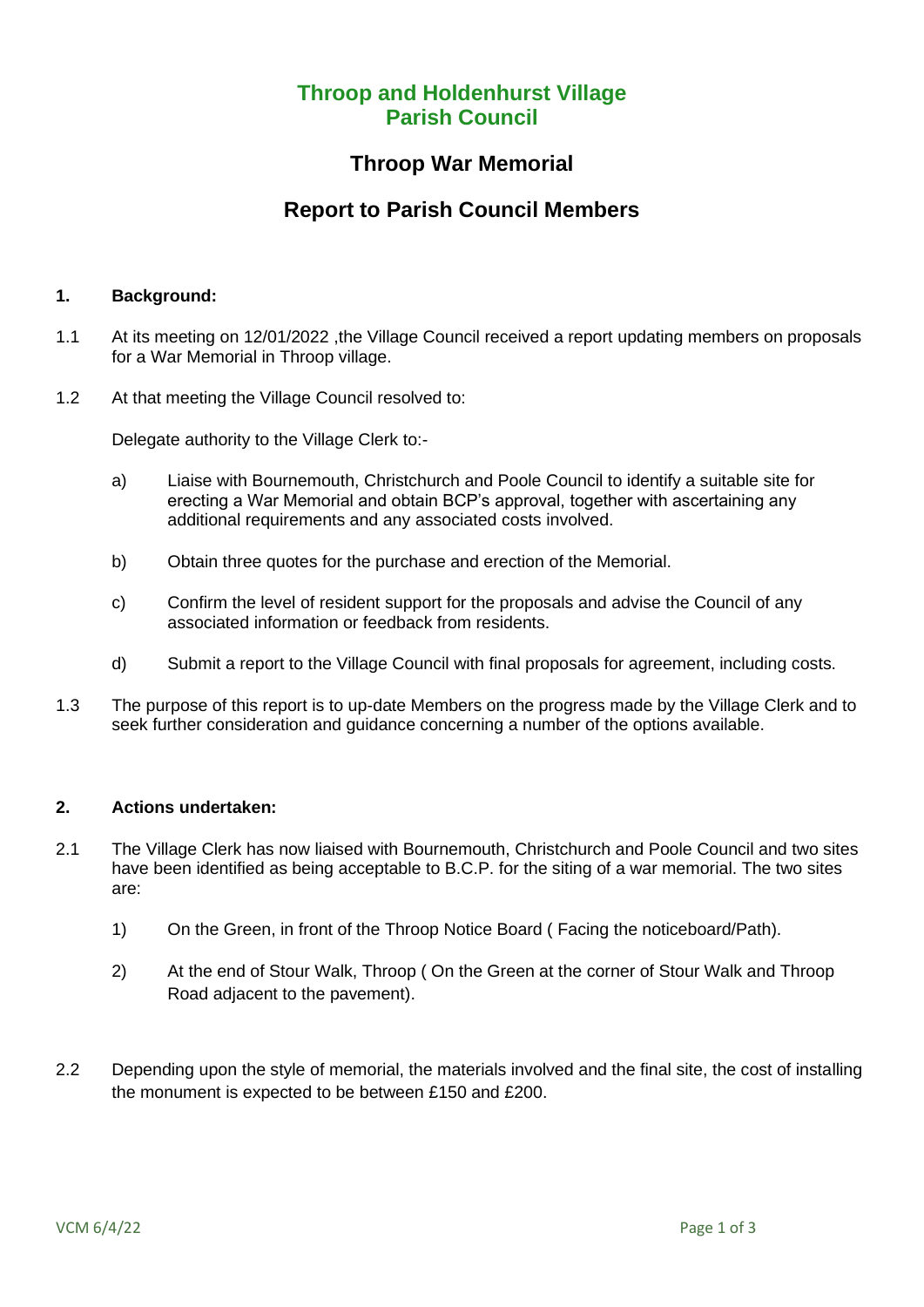# **Throop and Holdenhurst Village Parish Council**

2.3 Further research to-date has identified a total of six styles/types of monuments that might be considered suitable. For quotation purposes the memorial's wording wasn't confirmed. Options for the wording have been suggested and are to be considered. This may increase the quoted prices and consideration should be given to this.

| Option 1 - | 3.2 mm silver acrylic sign/ 1.2 m on Green Oak Plinth       | Cost: | £246.70                 |
|------------|-------------------------------------------------------------|-------|-------------------------|
| Option 2 - | Granite Wedge Carved Lettering 600x 450 mm                  | Cost; | £599.50                 |
| Option 3 - | Corian Slate Plaque 325mm x 250mm                           | Cost: | £165.25                 |
|            | The above are options available from "The Sign Maker"       |       |                         |
| Option 4 - | Wooden Memorial / Carved/ Varnished                         | Cost; | £1,530.00               |
|            | The above option is available from "Lawrence Wickham"       |       |                         |
| Option 5 - | Plain Cross Memorial granite/Limestone                      |       | Cost: £3,000.00 approx. |
|            | The above option is available from "Frank England"          |       |                         |
| Option 6 - | Obelisk Portland stone 4ft x 2ft x 1.5ft                    | Cost: | £5.000.00 approx        |
|            | The above option is available from "Dane Dwight Stonemason" |       |                         |

2.4 At the time of this report, two letters have been received from members of the public requesting that the Council considers the installation of a war memorial within the Throop village area.

### **3. Other Consideration:**

- 3.1 Appropriate wording will need to be agreed for whatever memorial is chosen. Four suggestions have been put forward for consideration as follows:
	- 1. "*The People of Throop and Muccleshell dedicate this plaque/memorial\* in honour of the sacrifices made by those from the village who served in World War 1 1914-18 and in all later conflicts - Lest We Forget"*

\*delete as appropriate